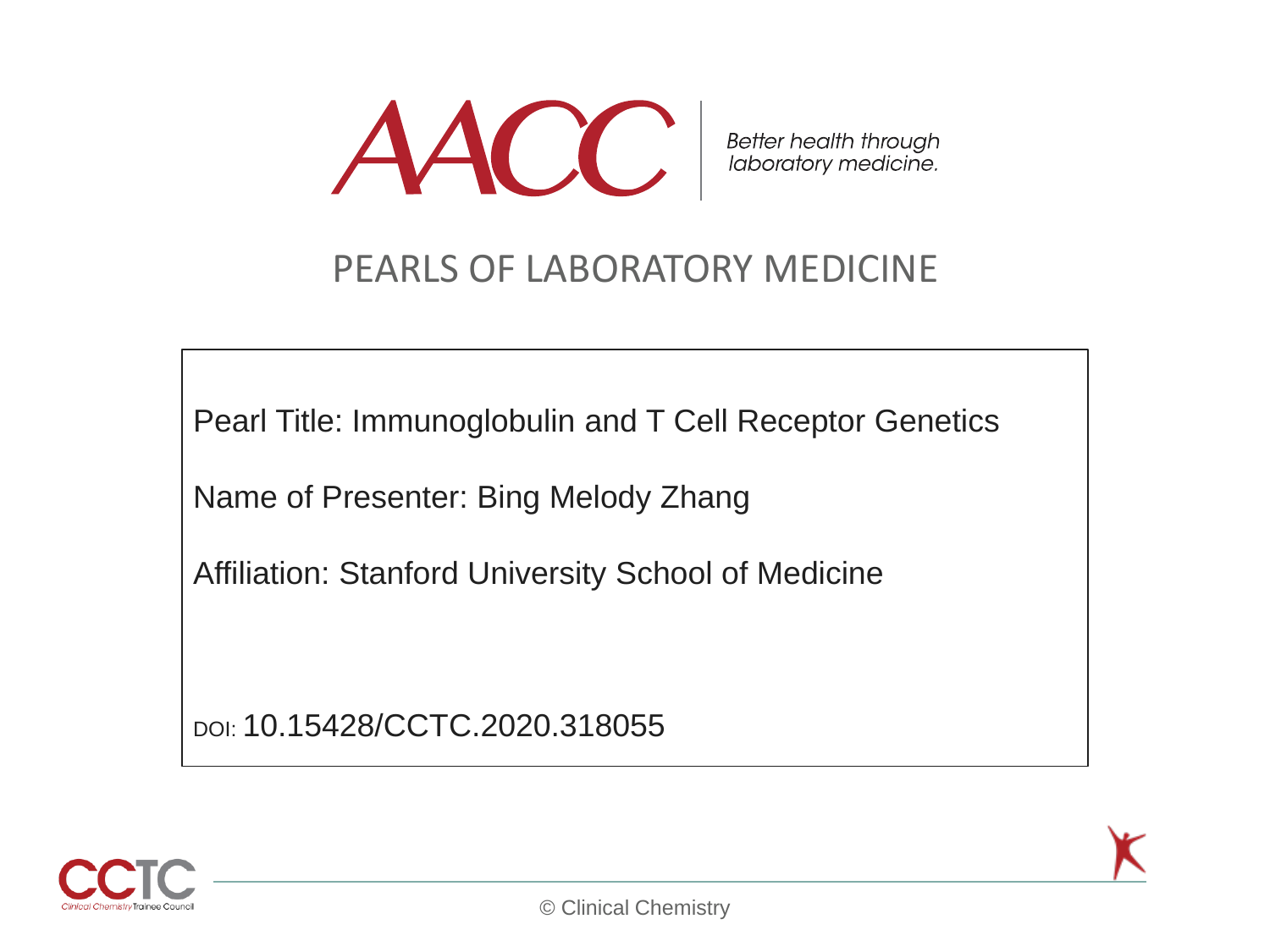

# **Outline**

- Structure of Immunoglobulin (Ig) and TCR (T cell receptor)
- TCR/Ig genetics
- T/B cell development and TCR/Ig gene rearrangement
- Molecular testing of TCR/Ig rearrangement
- Clinical utility of molecular TCR/Ig rearrangement analysis in lymphoid malignancies

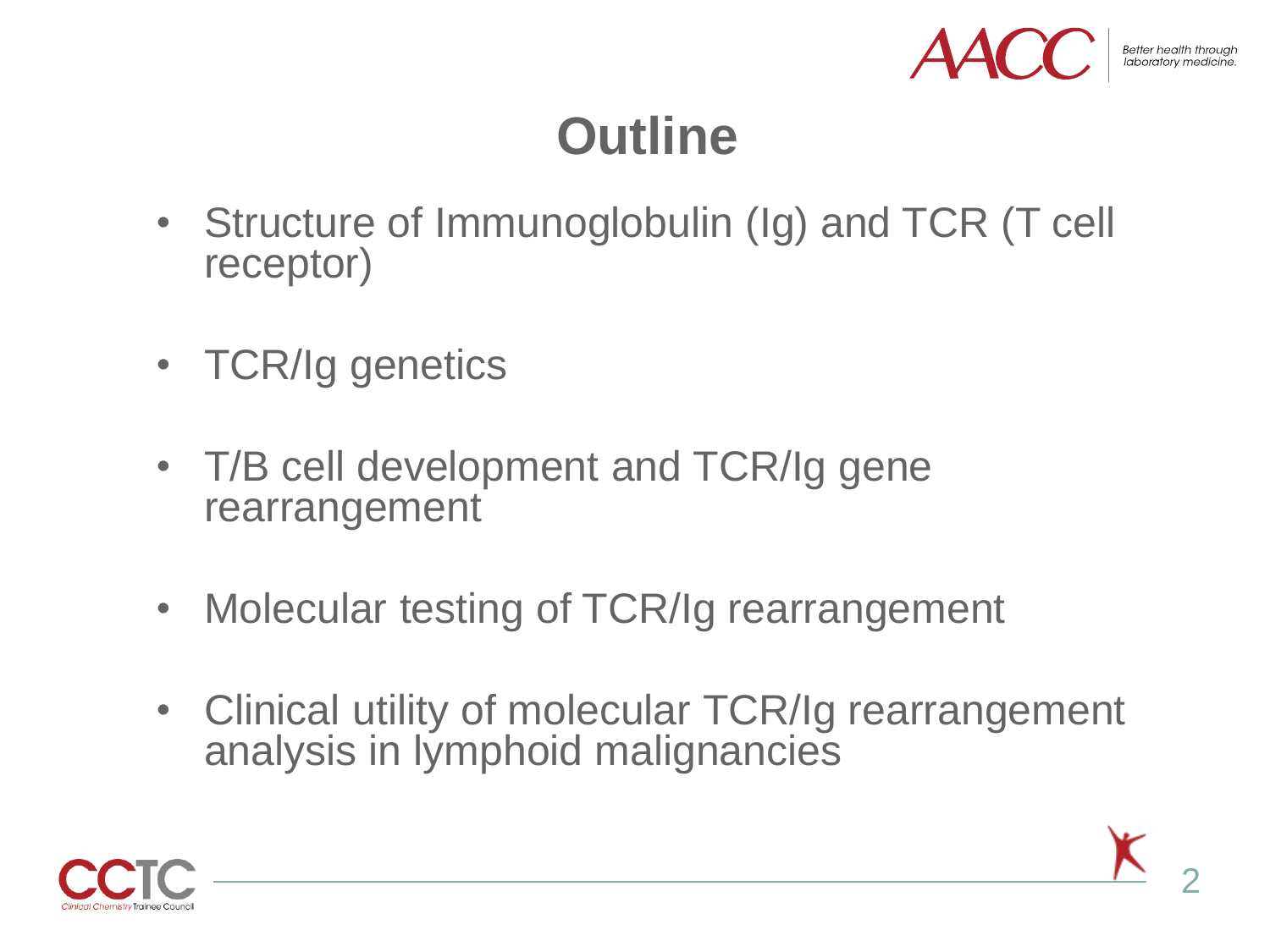

Better health through<br>Iaboratory medicine

3

# **Immunoglobulin (Ig) and T Cell Receptor (TCR)**



The Immune System, 3ed. (© Garland Science 2009)

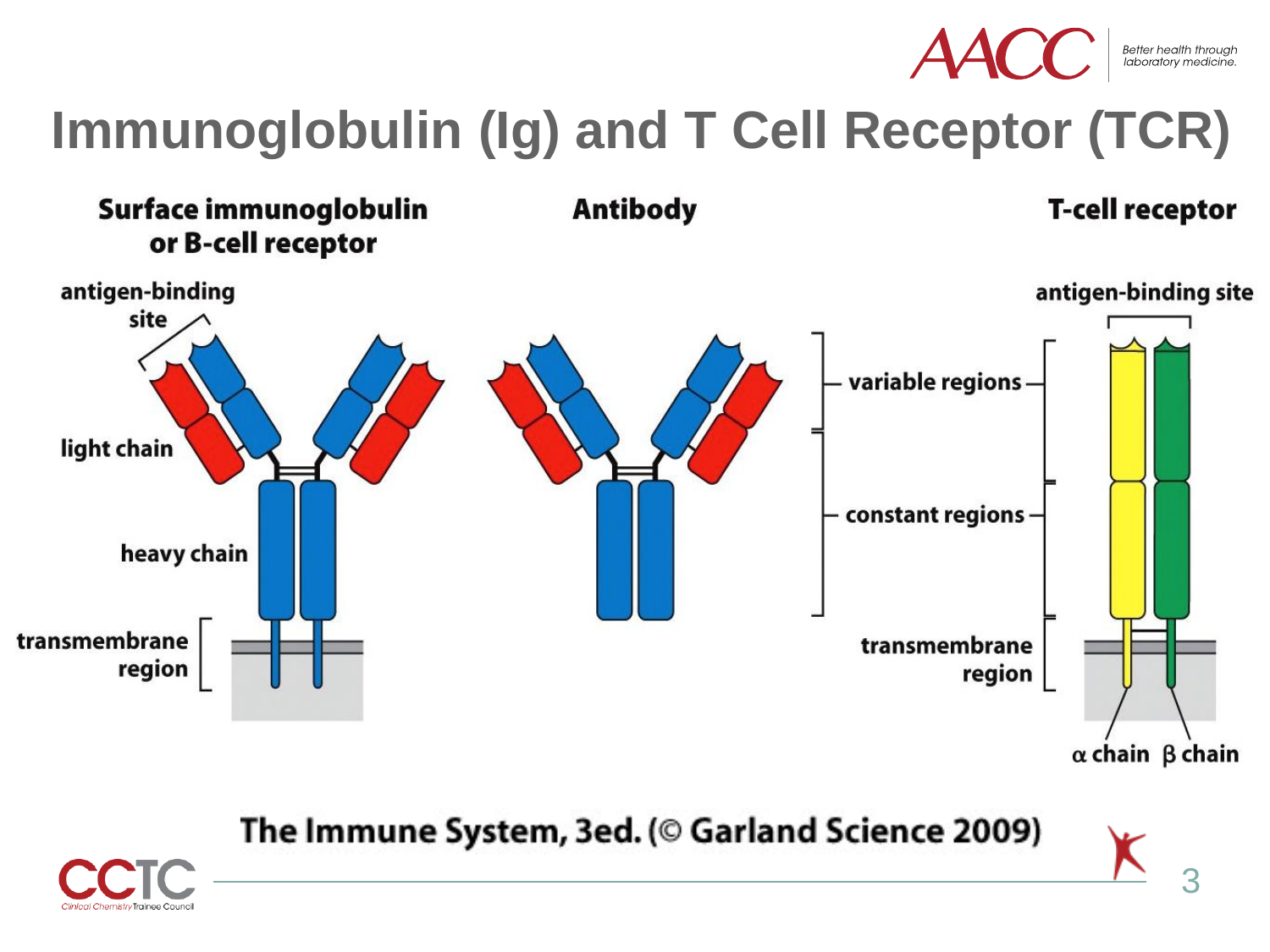

# **TCR/Ig Genetics**

- Each receptor chain is encoded in the germline genome as different gene segments (V, D, J).
- During T/B lymphocyte development, the gene segments undergo random somatic DNA recombination (VDJ or VJ) to form a complete variable region sequence, known as gene rearrangement.
- Non-templated insertion and deletion of random nucleotides at the junctional regions.
- Somatic hypermutation: high rate of point mutations in V region of Ig genes (mature B cells).

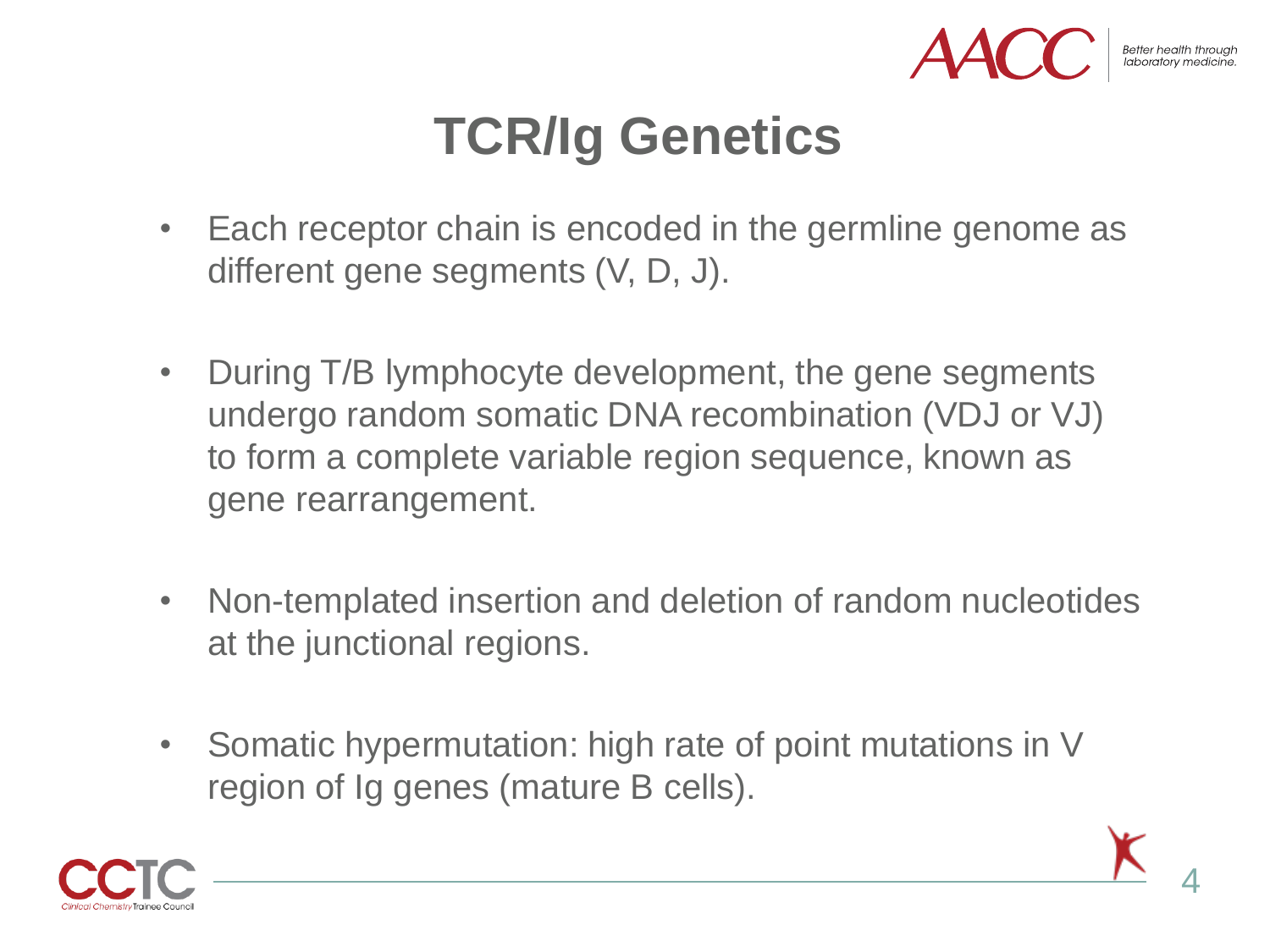



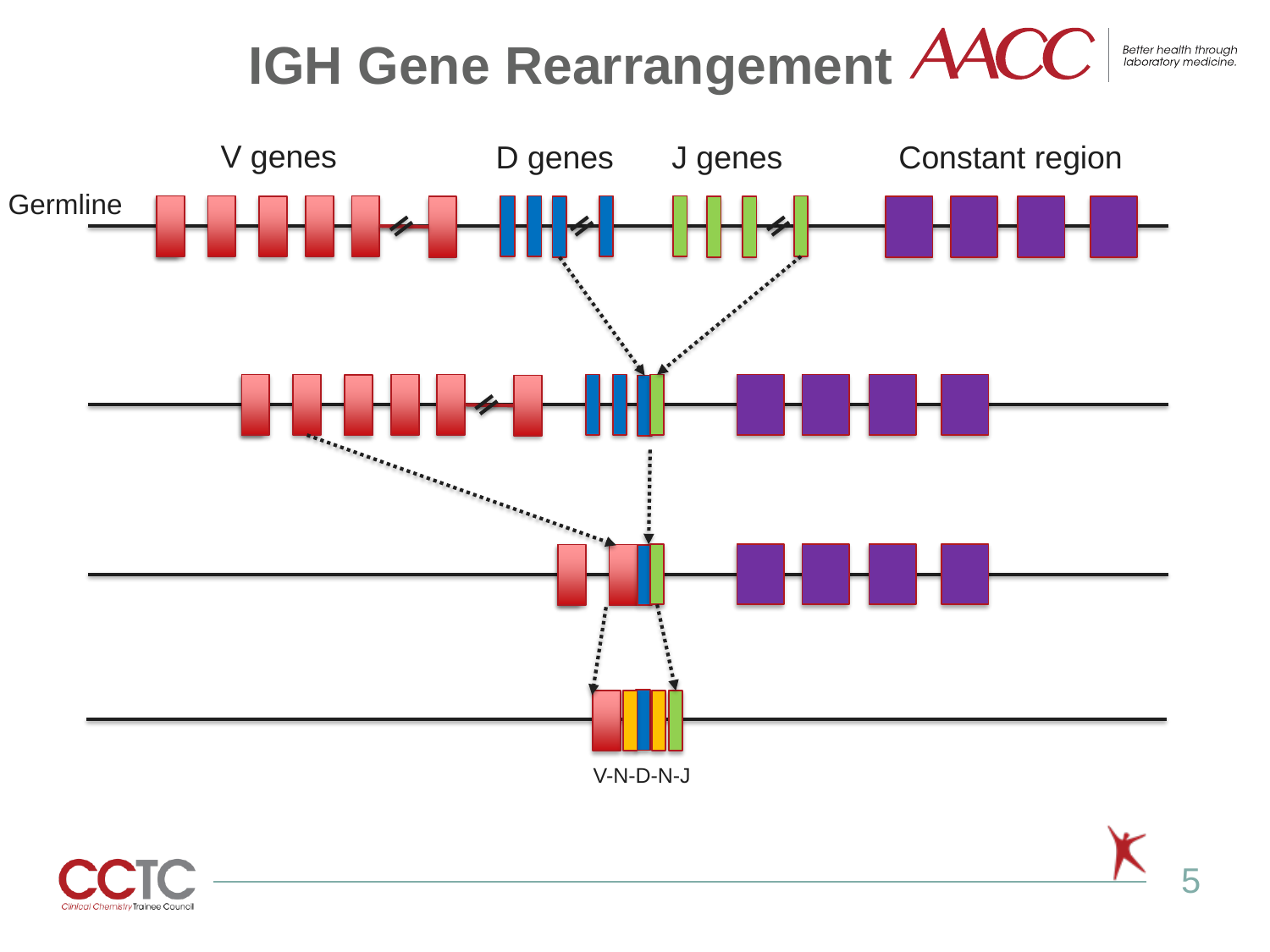

#### **B cell development and BCR/Ig gene rearrangement**



Order of gene rearrangements:

 $IGH \rightarrow IGK$ 

If *IGK* rearrangement fails → *IGL* gene rearrangement



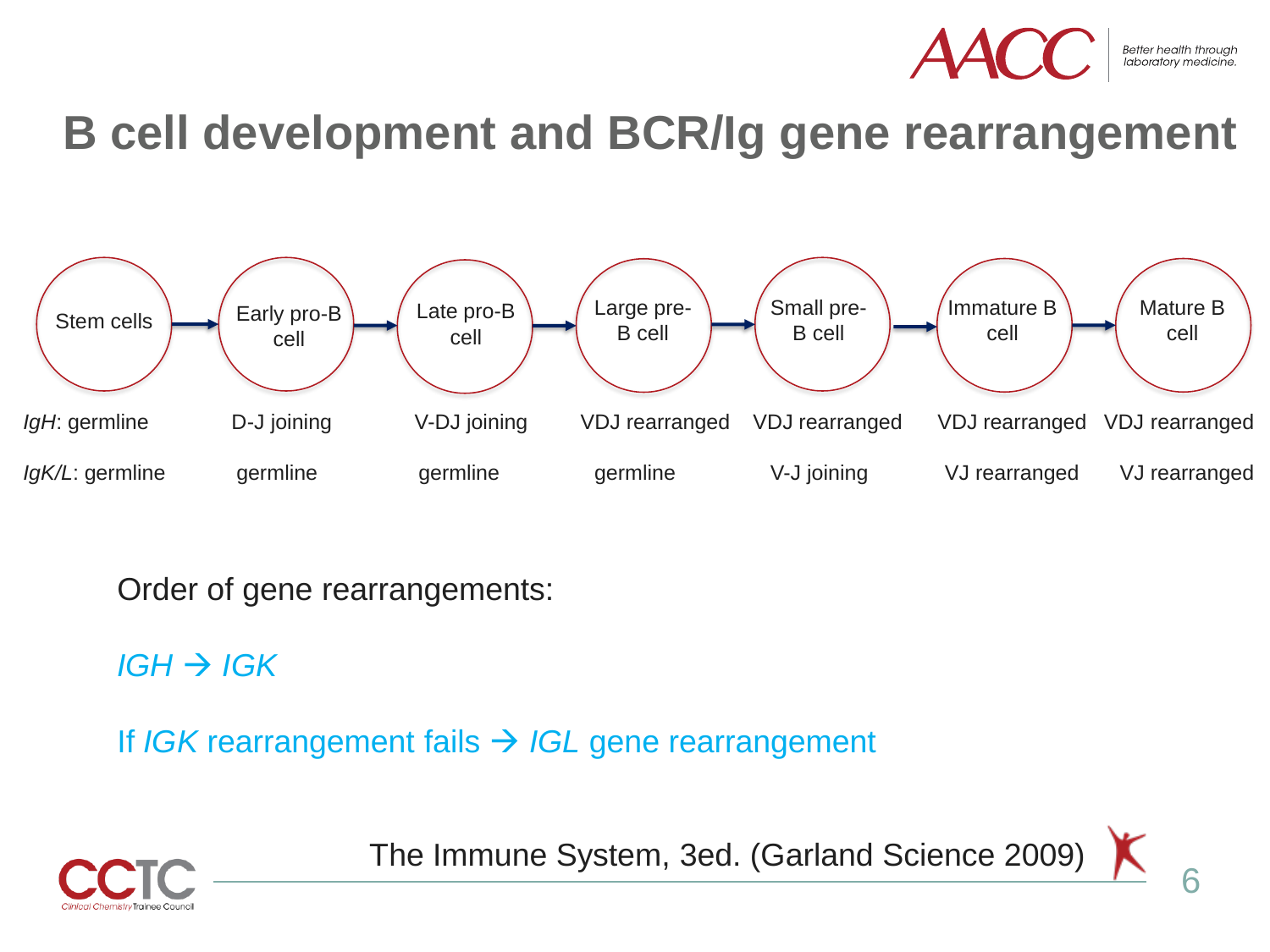

**T cell development and TCR gene rearrangement**



Hierarchical order of TCR gene rearrangements:

*TRD* gene rearranges, followed by *TRG* → TCRγδ expression Or Followed by *TRB* rearrangements and *TRD* deletion, then *TRA*  rearranges → TCRαβ expression



Staal et al. 2001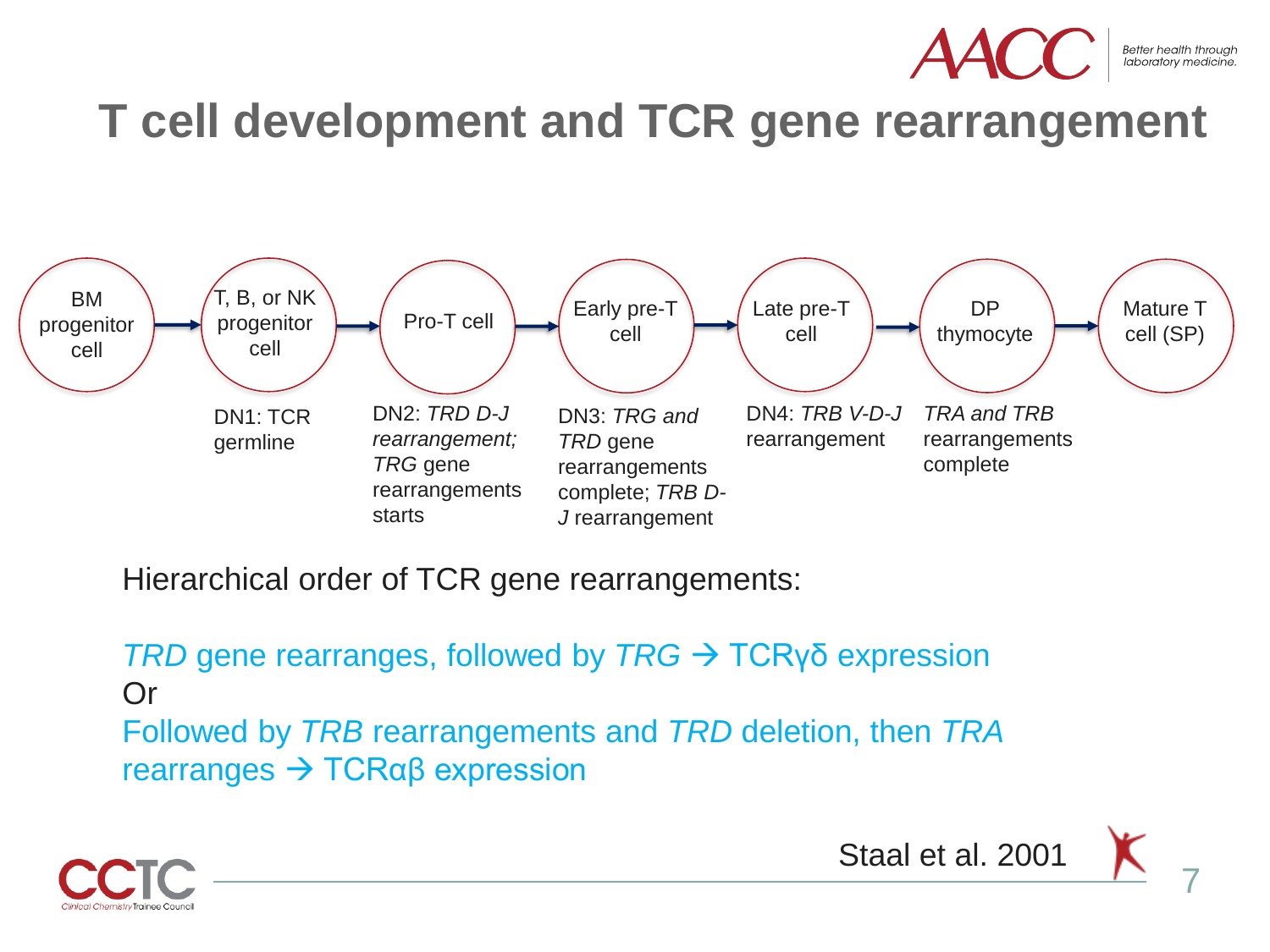

**Estimated Number of Nonpolymorphic Human V, D, J Gene Segments Potentially Involved in TCR/Ig Gene Rearrangements**

| <b>Gene segment</b> |                   | <b>Ig genes</b> |            |                | <b>TCR</b> genes |                |            |                |  |
|---------------------|-------------------|-----------------|------------|----------------|------------------|----------------|------------|----------------|--|
|                     |                   | <b>IGH</b>      | <b>IGK</b> | <b>IGL</b>     | <b>TRA</b>       | <b>TRB</b>     | <b>TRG</b> | <b>TRD</b>     |  |
| $\bigvee$           | <b>Functional</b> | 44              | 43         | 38             | 46               | 47             | 6          | 8              |  |
|                     | Rearrangeable     | 66              | 76         | 56             | 54               | 67             | 9          | 8              |  |
| $\mathsf{D}$        | Rearrangeable     | 27              |            |                |                  | $\overline{2}$ |            | 3              |  |
| J                   | <b>Functional</b> | 6               | 5          | $\overline{4}$ | 53               | 13             | 5          | $\overline{4}$ |  |
|                     | Rearrangeable     | 6               | 5          | 5              | 61               | 13             | 5          | $\overline{4}$ |  |

Adapted from van Dongen et al. Leukemia 2003

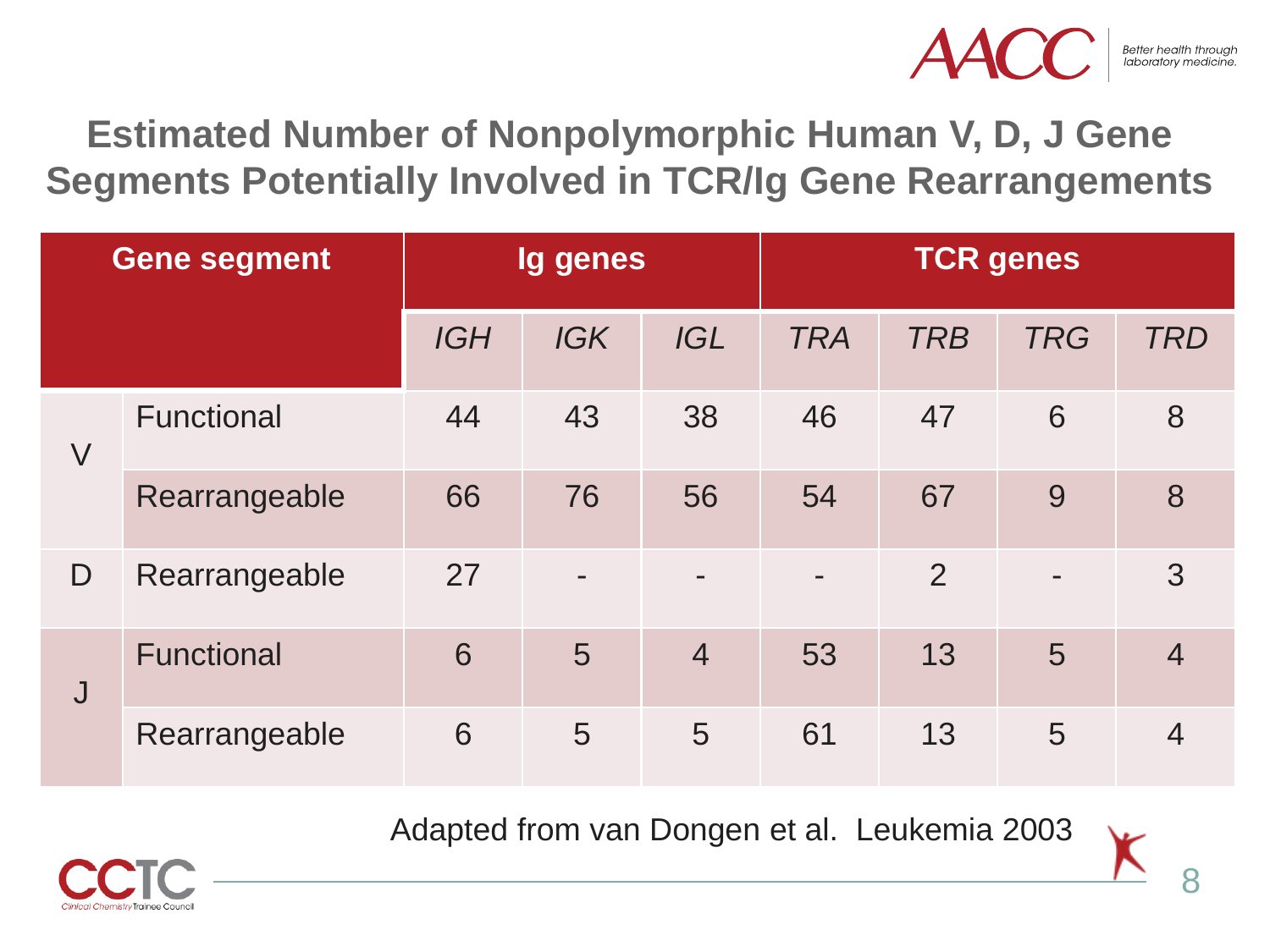

## **Clonal TCR/Ig Rearrangements in Lymphoid Neoplasms**

- Lymphoid neoplastic cells derived from the single common precursor cell would be expected to harbor identical TCR/Ig DNA sequences (tumor markers).
- Although vast majority of lymphoid malignancies contain identical TCR/Ig gene sequences, TCR/Ig gene rearrangements are not necessarily lineage-specific.



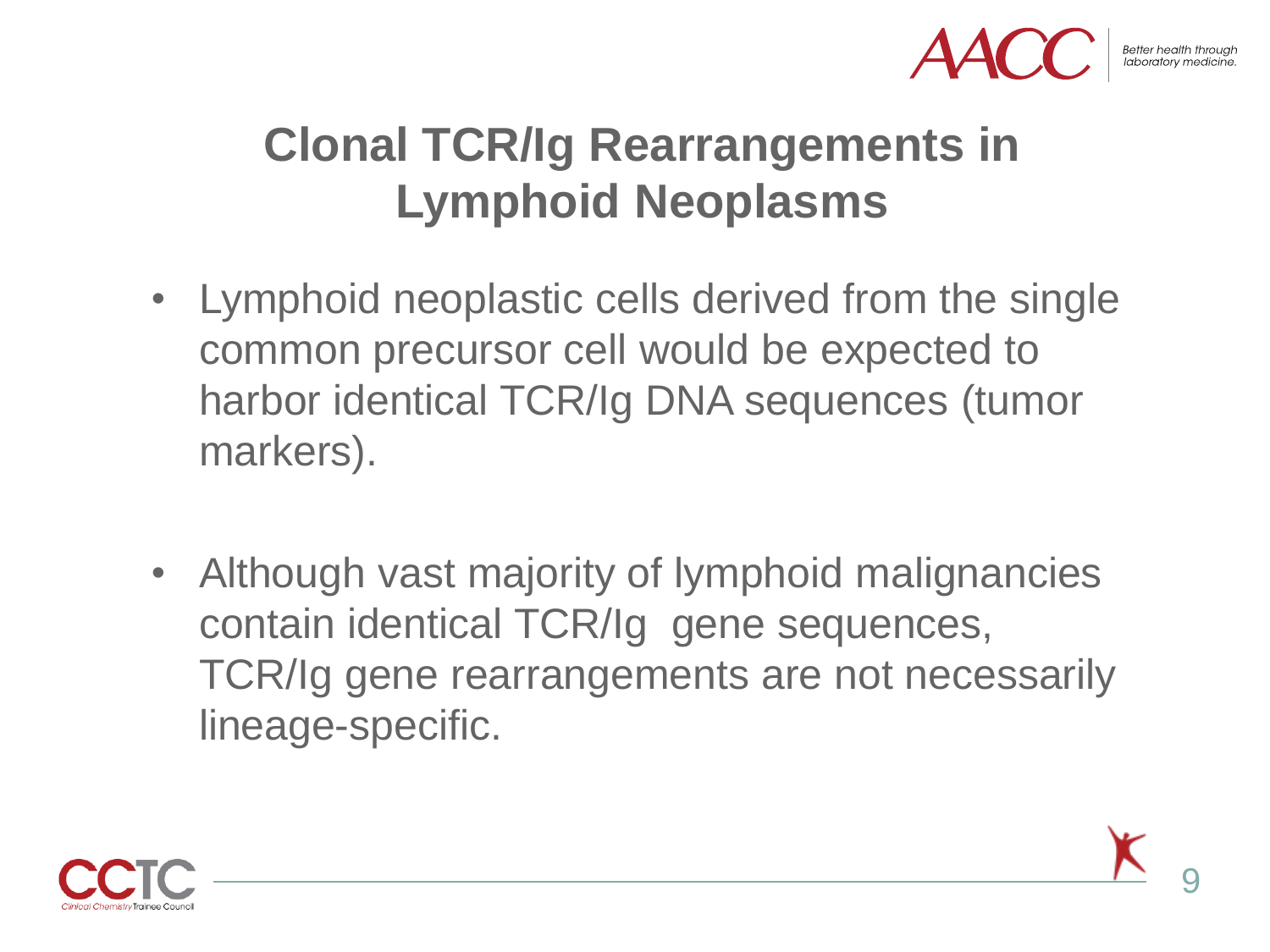

# **Molecular Testing of TCR/Ig Rearrangements**

- Methods/Techniques:
	- Southern blotting
	- PCR-capillary electrophoresis
	- Next generation sequencing
- Types of applications:
	- Clonality analysis
	- MRD



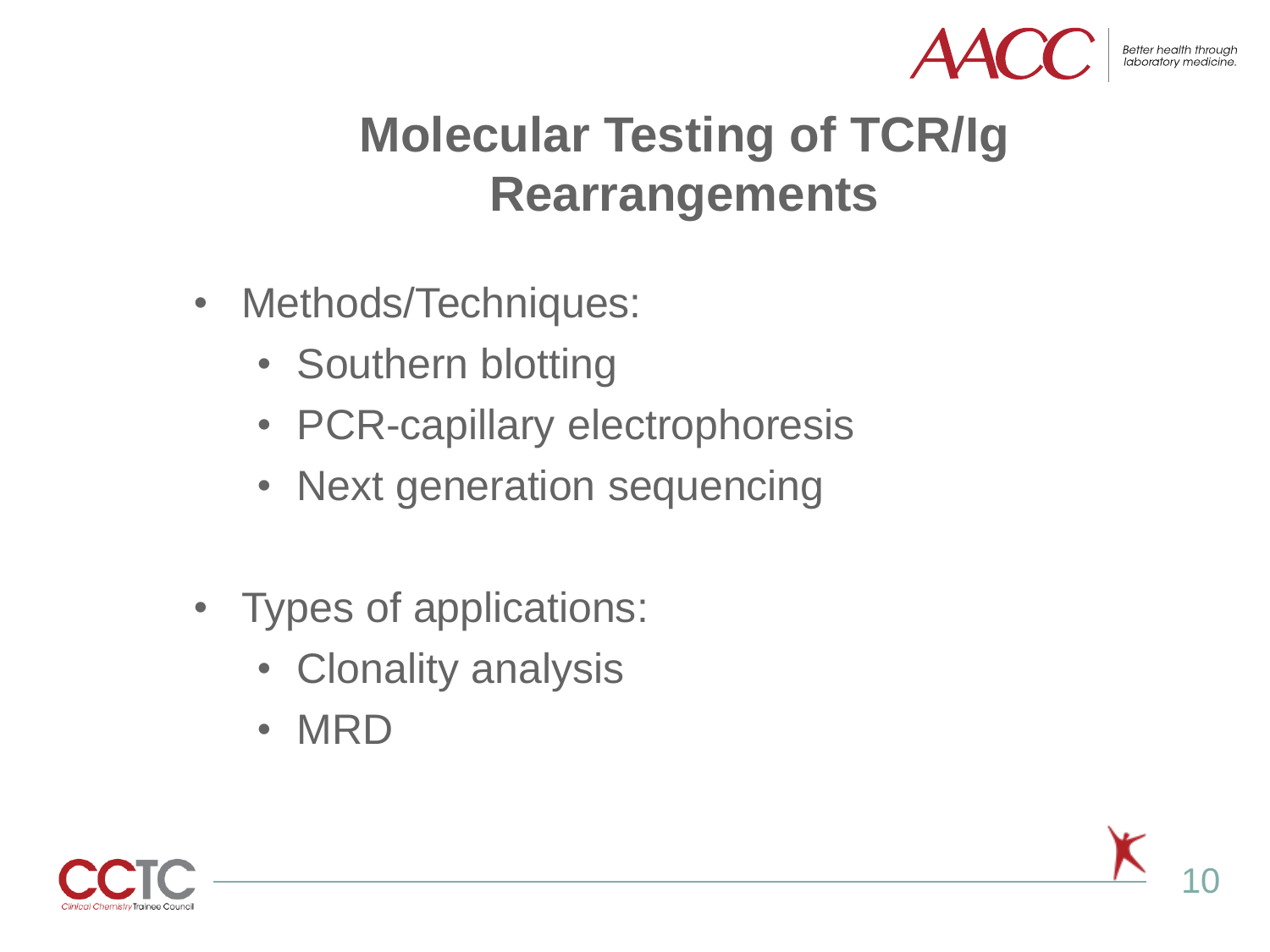

# **Southern Blotting-Based TCR/Ig Rearrangement Analysis**

- Used to be considered as gold standard for clonality testing
- Require high quantity of high molecular weight DNA
- Lower false positive rate
- 5-10% analytical sensitivity
- Require restriction enzyme digestion; labor intensive
- Turn around time: 1-2 weeks
- Not suitable for tracking clones



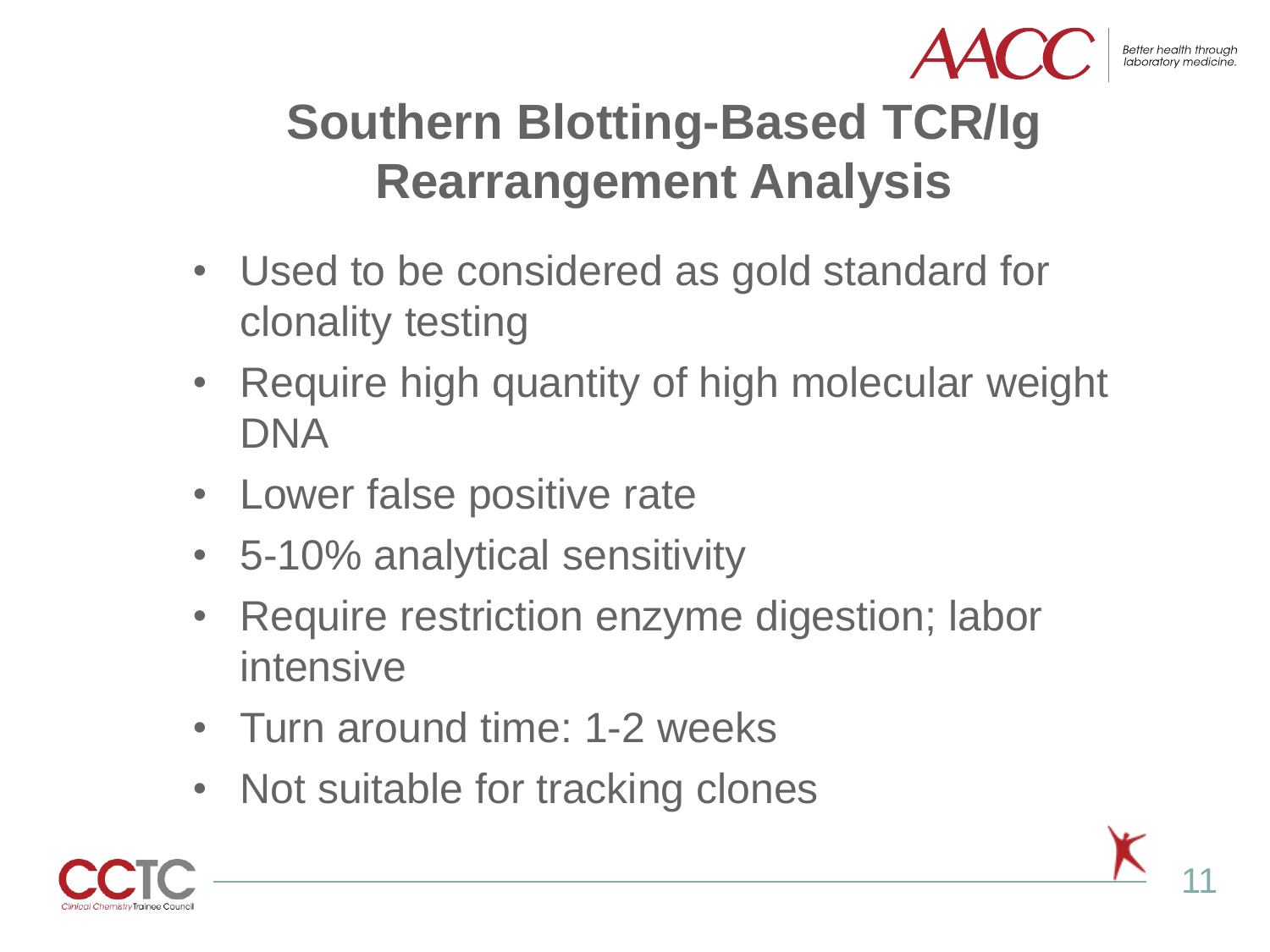

# **PCR/CE-Based TCR/Ig Clonality Analysis**

- Require small quantity of DNA
- Degraded DNA acceptable (FFPE)
- Fragment size-based interpretation; No need of restriction enzyme digestion
- Sensitivity: 2-5%
- Fast: 1-2 day TAT
- Not suitable for MRD analysis





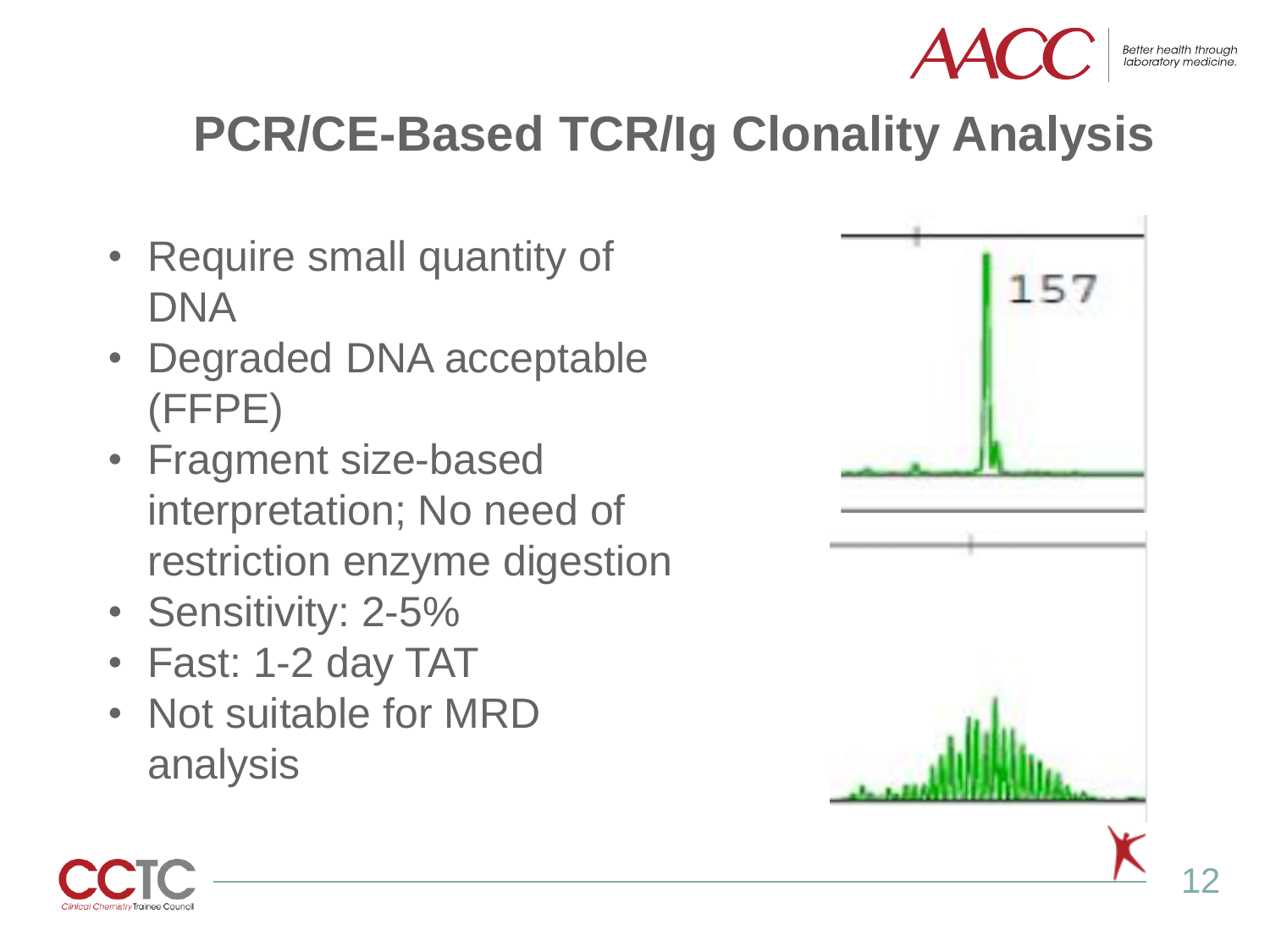

Better health through<br>laboratory medicine.

#### **NGS-Based TCR/Ig Rearrangement Analysis**





| Name                    | <b>Total count Rank</b> |           | Sequence                                                                                         | Length | Merge count V-gene |                  | J-gene  | % total reads |
|-------------------------|-------------------------|-----------|--------------------------------------------------------------------------------------------------|--------|--------------------|------------------|---------|---------------|
| 18-CLONE29-A008-1109327 |                         |           | CAAAGCTGCTGTTCCACTACTATGACAAAGATTTTAACAATGAAGCAGACACCCCTGATAACTTCCAATCCAGGA('254                 |        | 18498              | Vb15             | $Jb2-5$ | 1.6674975     |
| 18-CLONE29-A008-1109327 |                         |           | CCTTCCCATTTTAATTCACTGCCTTTGTCTTTTCCAAGCCCCACACAGTCAGACTAACCTCTGCCACCTGCGCTTCCTG <sup>7</sup> 193 |        | 8146               | D <sub>b</sub> 2 | $Jb2-7$ | 0.7343191     |
| 18-CLONE29-A008-1109327 |                         |           | TTCAGTTCCTCTTTGAATACTTCAGTGAGACACAGAGAAACAAAGGAAACTTCCCTGGTCGATTCTCAGGGCGCCA <sup>7</sup> 197    |        | 6240               | $Vb5-1$          | $Jb1-2$ | 0.5625032     |
| 18-CLONE29-A008-1109327 |                         |           | ATGGGCTGAGGCTGATCCATTACTCATATGGTGTTCAAGACACTAACAAAGGAGAAGTCTCAGATGGCTACAGTG <sup>7</sup> 197     |        | 6188               | Vb10-1           | $Jb2-1$ | 0.5578157     |
| 18-CLONE29-A008-1109327 |                         |           | GGAGGTGAGAAGGAAGCCCCCCGGCCTGGTCCATACCCCACCACCAACTTGCATAATGGGGGGTGATGTCACCCA(215                  |        | 5990               | D <sub>b1</sub>  | $Jb1-2$ | 0.5399670     |
| 18-CLONE29-A008-1109327 |                         | l'6       | TTCAGTTCCTCTTTGAATACTTCAGTGAGACACAGAGAAACAAAGGAAACTTCCCTGGTCGATTCTCAGGGCGCCA <sup>7</sup> 191    |        | 5630               | $Vb5-1$          | $Jb1-1$ | 0.5075149     |
| 18-CLONE29-A008-1109327 |                         |           | GGAGGTGAGAAGGAAGCCCCCGGCCTGGTCCATACCCCACCACCAACTTGCATAATGGGGGGTGATGTCACCCA('206                  |        | 5486               | D <sub>b1</sub>  | $Jb1-1$ | 0.4945341     |
| 18-CLONE29-A008-1109327 |                         | <b>R</b>  | AACAATCGATTCTTAGCTGAAAGGACTGGAGGGACGTATTCTACTCTGAAGGTGCAGCCTGCAGAACTGGAGGAT138                   |        | 4720               | Vb14             | $Jb2-7$ | 0.4254832     |
| 18-CLONE29-A008-1109327 |                         | <b>PQ</b> | CCTTCCCATTTTAATTCACTGCCTTTGTCTTTTCCAAGCCCCACACAGTCAGACTAACCTCTGCCACCTGCGCTTCCTG700               |        | 4426               | D <sub>b</sub> 2 | $Jb2-2$ | 0.3989806     |
| 18-CLONE29-A008-1109327 |                         | 10        | CATGACAAAATGTACTGGTATCAACAAGATCCAGGAATGGAACTACACCTCATCCACTATTCCTATGGAGTTAATT252                  |        | 4265               | Vb25-1           | $Jb2-7$ | 0.3844673     |



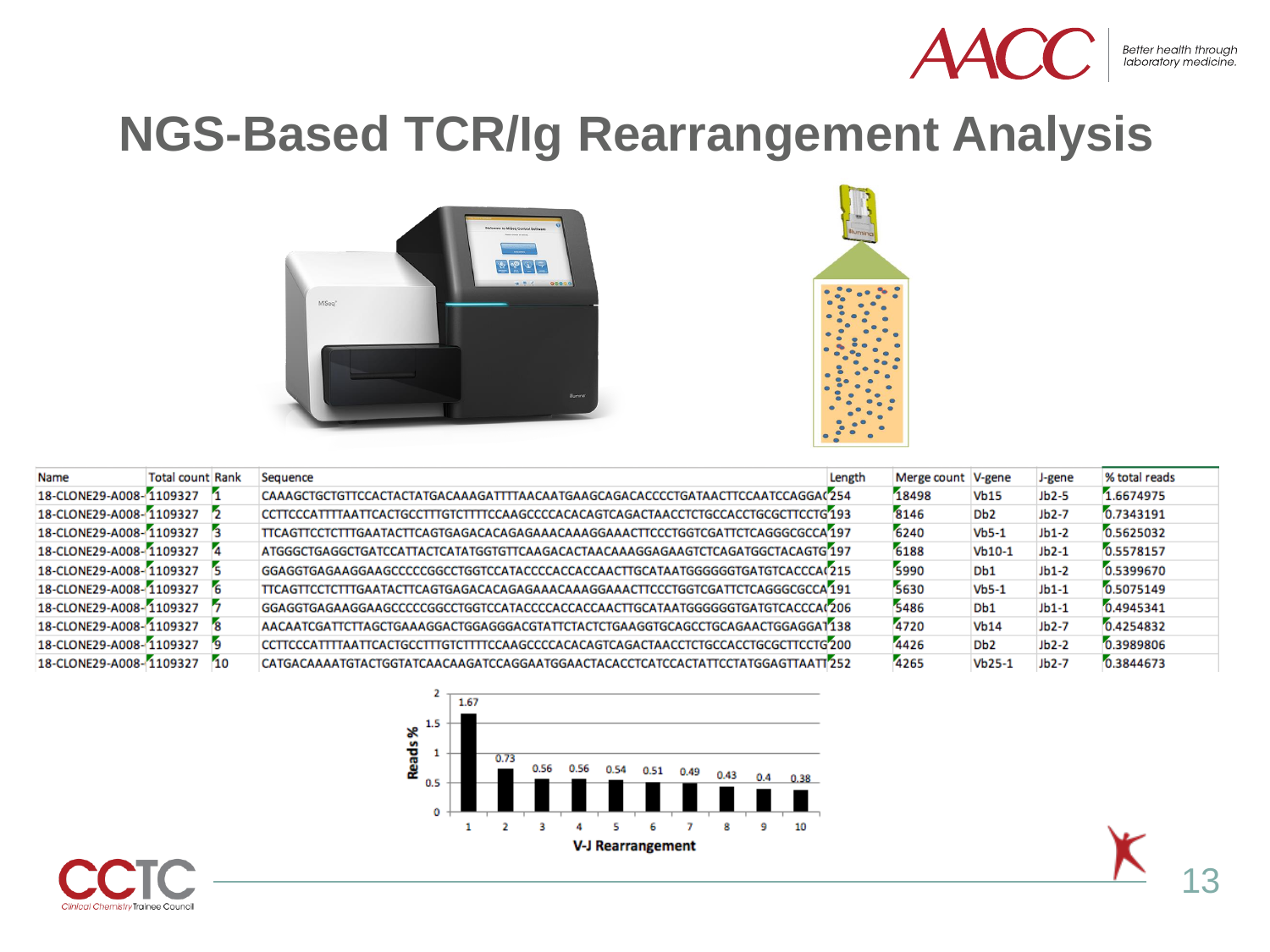

#### **Clinical Utility of Molecular TCR/Ig Rearrangement Analysis in Lymphoid Malignancies**

- Aid diagnosis of challenging or inconclusive cases of lymphoproliferative disorders
- Evaluation of clonal relationship between two or more lesions in the same patient
- Discrimination between a relapse and a second malignancy
- Lymphoma staging (dissemination/localization)
- Monitoring/evaluation of treatment effectiveness

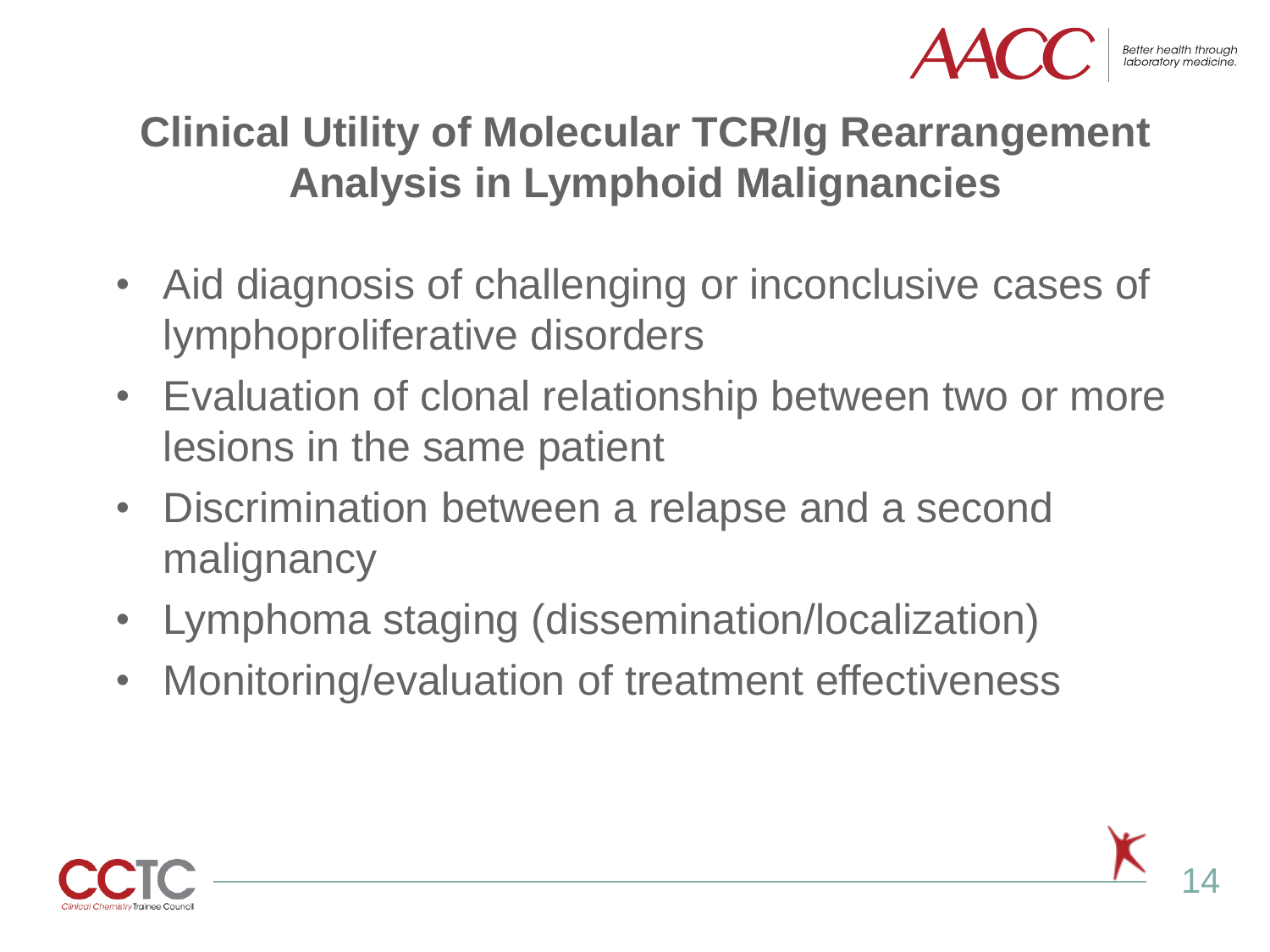

## **Summary**

- TCR/Ig genes are encoded in the germline genome as different gene segments.
- During T/B cell development, the V, (D), and J gene segments undergo random recombination to form complete V-region sequence, known as TCR/Ig gene rearrangement.
- Additional non-templated nucleotide insertions at the junctional regions during gene rearrangements and somatic hypermutations in Ig genes further increase TCR/Ig repertoire diversity.
- Molecular analysis of TCR/Ig gene rearrangements has important clinical utility in diagnosis and monitoring of lymphoid malignancies.

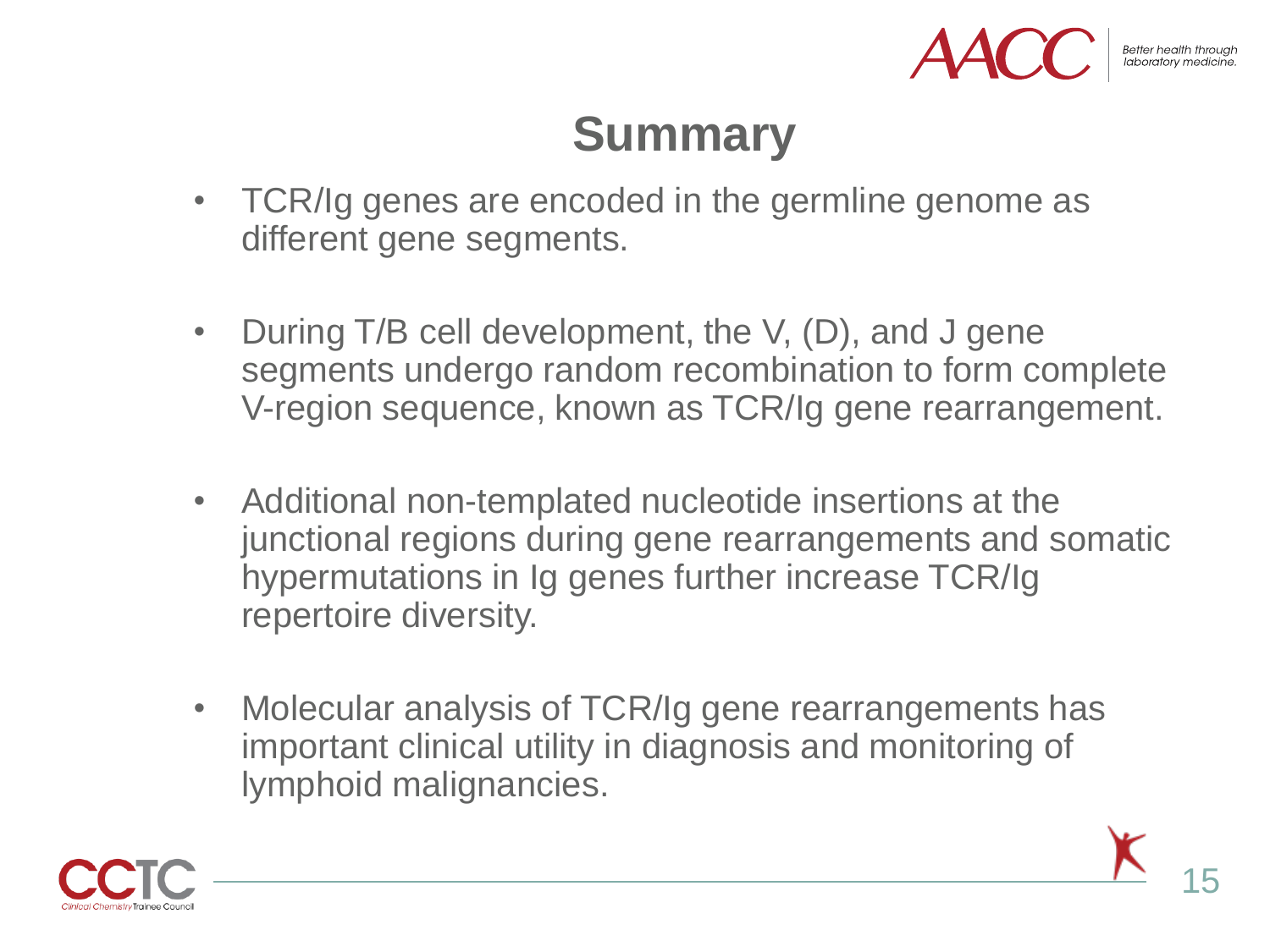

# **Figure/Table Titles**

- Immunoglobulin (Ig) and T Cell Receptor (TCR)
- B cell development and BCR/Ig gene rearrangement
- T cell development and TCR gene rearrangement
- *IGH* Gene Rearrangement
- Estimated Number of Human V, D, J Gene Segments Involved in TCR/Ig Gene Rearrangements

Text/Figure/Table/Image Citation *(Presenters are responsible for obtaining permission for previously published material)*

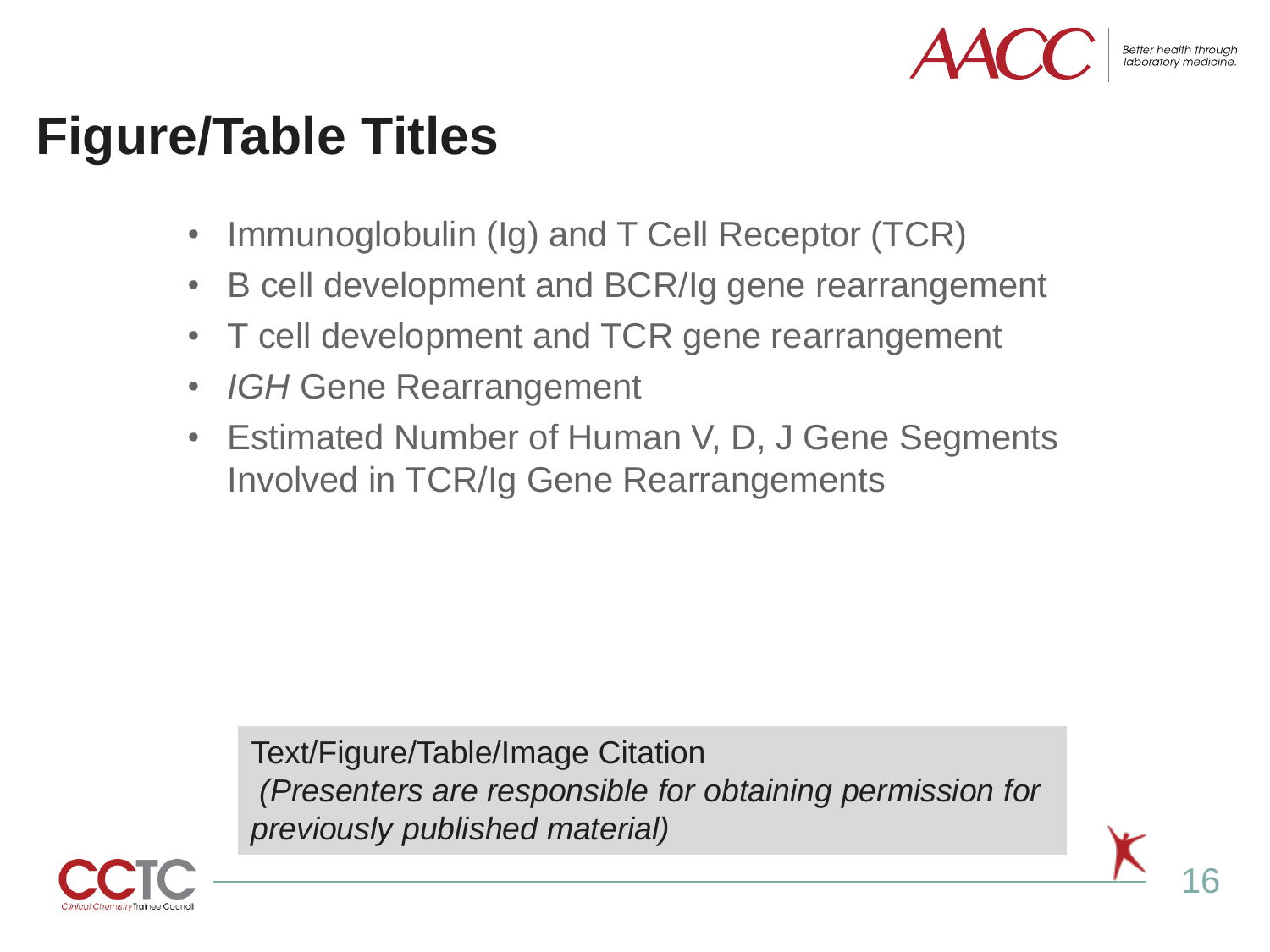

## **References**

- 1. Staal FJ, Weerkamp F, Langerak AW, et al. Transcriptional control of t lymphocyte differentiation. Stem Cells 2001;19(3):165-79.
- 2. Bagg A. Immunoglobulin and T-cell receptor gene rearrangements: minding your B's and T's in assessing lineage and clonality in neoplastic lymphoproliferative disorders. J Mol Diagn 2006;8(4):426- 9.
- 3. Parham P. The Immune System. 3<sup>rd</sup> edition. Garland Science 2009.
- 4. Merker JD and Arber DA. Molecular Pathology in Clinical Practice. 2<sup>nd</sup> edition: 2016; Chapter 43.
- 5. van Dongen JJ, Langerak AW, Brüggemann M, et al. Design and standardization of PCR primers and protocols for detection of clonal immunoglobulin and T-cell receptor gene recombinations in suspect lymphoproliferations: report of the BIOMED-2 Concerted Action BMH4-CT98-3936. Leukemia. 2003;17(12):2257-317.
- 6. Gazzola A, Mannu C, Rossi M, et al. The evolution of clonality testing inthe diagnosis and monitoring of hematological malignancies. Ther Adv Hematol. 2014;5(2):35-47.

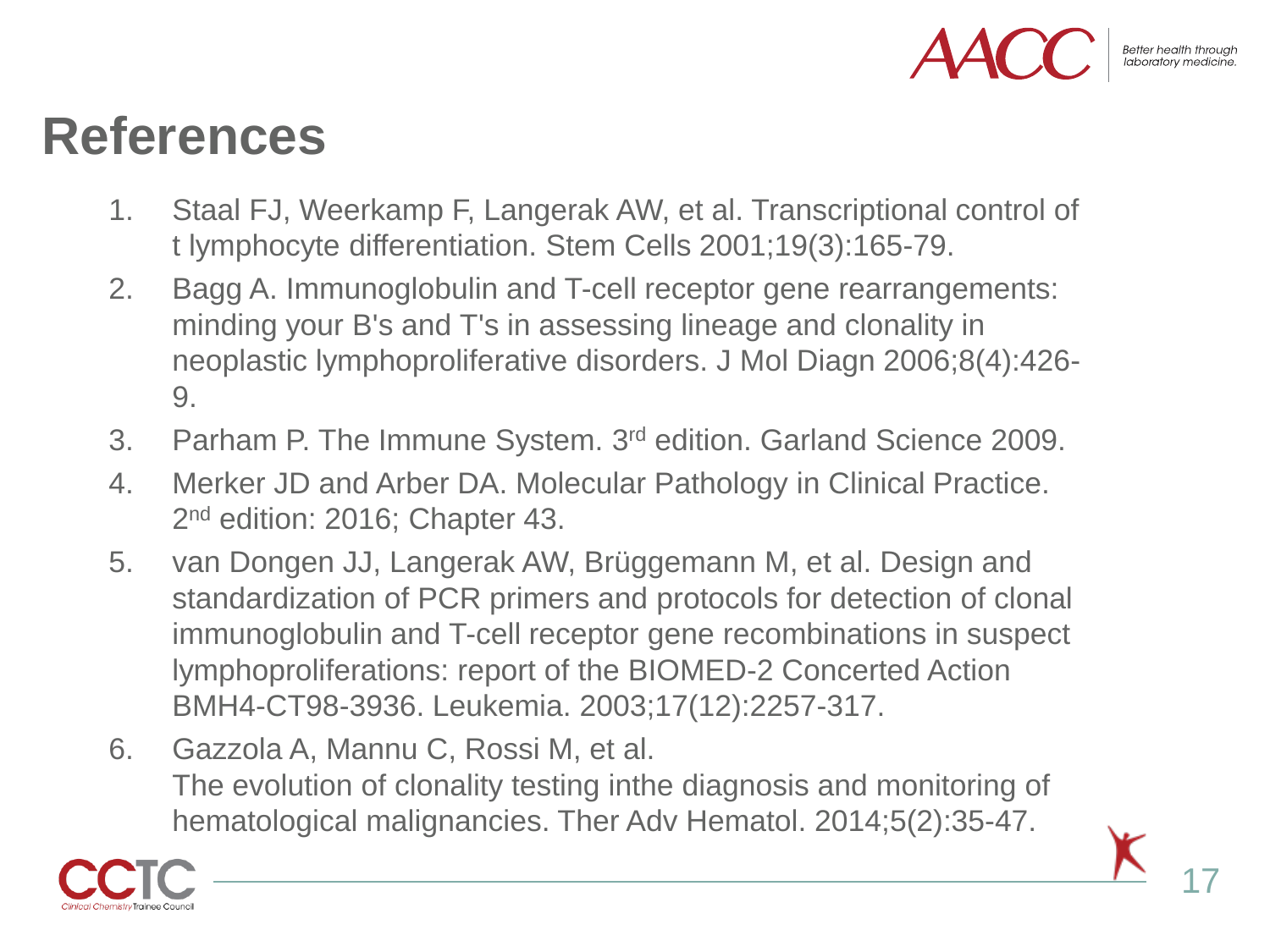

#### **Disclosures/Potential Conflicts of Interest**

*Upon Pearl submission, the presenter completed the Clinical Chemistry disclosure form. Disclosures and/or potential conflicts of interest:*

- **Employment or Leadership**: No disclosures
- **Consultant or Advisory Role:** No disclosures
- **Stock Ownership:** No disclosures
- **Honoraria: Invivoscribe**
- **Research Funding:** No disclosures
- **Expert Testimony:** No disclosures
- **Patents: No disclosures**